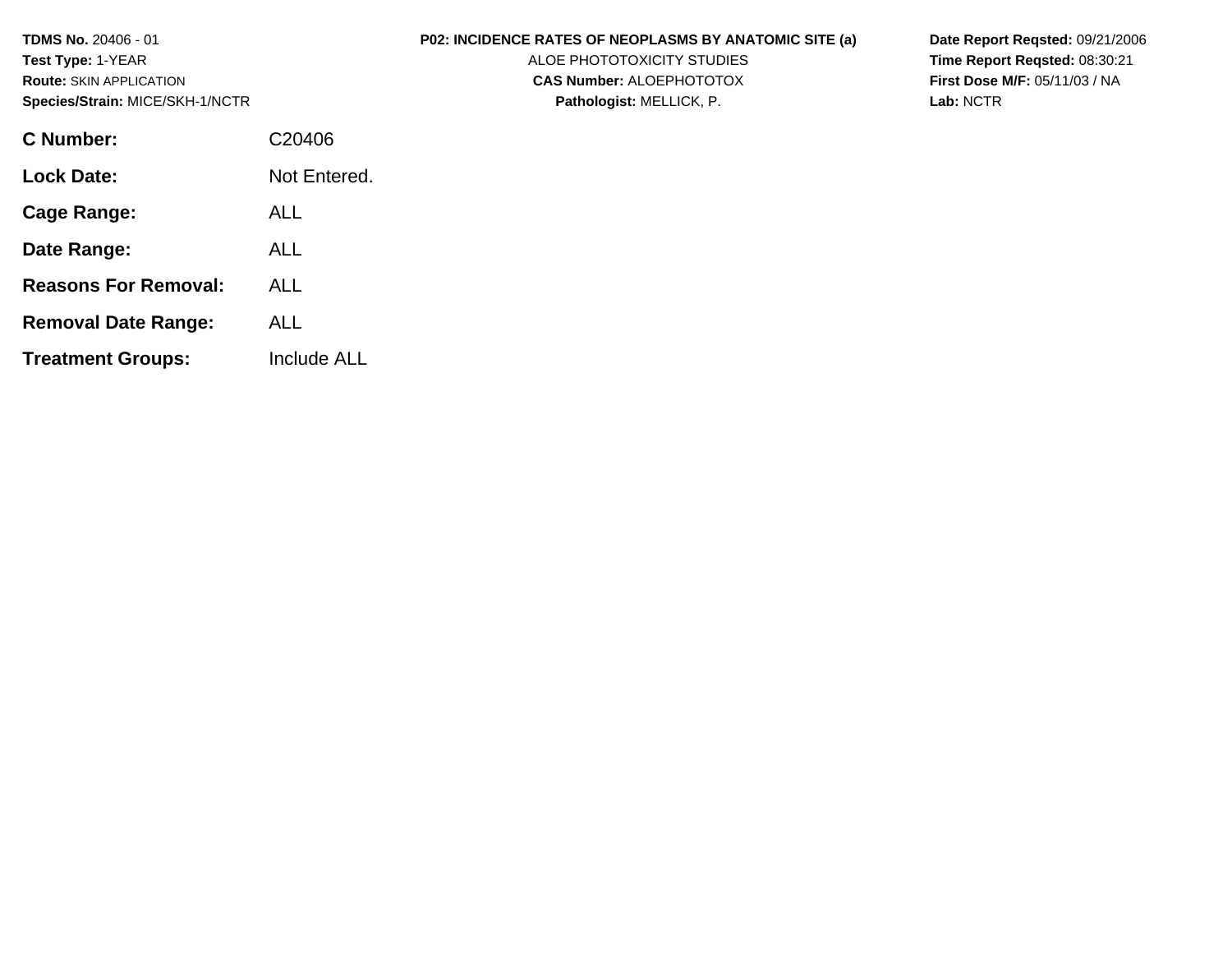| <b>TDMS No. 20406 - 01</b><br>Test Type: 1-YEAR<br><b>Route: SKIN APPLICATION</b><br>Species/Strain: MICE/SKH-1/NCTR |                       | P02: INCIDENCE RATES OF NEOPLASMS BY ANATOMIC SITE (a)<br>ALOE PHOTOTOXICITY STUDIES<br><b>CAS Number: ALOEPHOTOTOX</b><br>Pathologist: MELLICK, P. | Date Report Reqsted: 09/21/2006<br>Time Report Reqsted: 08:30:21<br>First Dose M/F: 05/11/03 / NA<br>Lab: NCTR |                                  |                           |
|----------------------------------------------------------------------------------------------------------------------|-----------------------|-----------------------------------------------------------------------------------------------------------------------------------------------------|----------------------------------------------------------------------------------------------------------------|----------------------------------|---------------------------|
| SKH-1 HAIRLESS MICE (NCTR) MICE MALE                                                                                 | <b>NOCREAM NO_SSL</b> | <b>VEHICLE NO_SSL</b>                                                                                                                               | ALOGEL6% NO_SSL                                                                                                | <b>WHLEAF6%</b><br><b>NO_SSL</b> | CHARCL6%<br><b>NO_SSL</b> |
| <b>Disposition Summary</b>                                                                                           |                       |                                                                                                                                                     |                                                                                                                |                                  |                           |
| <b>Animals Initially in Study</b><br><b>Early Deaths</b><br><b>Accidently Killed</b>                                 | 36                    | 35                                                                                                                                                  | 36<br>-1                                                                                                       | 36                               | 36                        |
| <b>Moribund Sacrifice</b><br><b>Natural Death</b><br><b>Survivors</b><br><b>Moribund Sacrifice</b>                   | $\mathbf{1}$          | 5                                                                                                                                                   | $\mathbf{1}$                                                                                                   | 4<br>$\mathbf{1}$                | 3<br>$\overline{2}$       |
| <b>Natural Death</b><br><b>Terminal Sacrifice</b><br><b>Harvest</b>                                                  | 35                    | 30                                                                                                                                                  | 34                                                                                                             | -1<br>30                         | 30<br>$\mathbf{1}$        |
| <b>Animals Examined Microscopically</b>                                                                              | 36                    | 35                                                                                                                                                  | 36                                                                                                             | 35                               | 36                        |
| <b>ALIMENTARY SYSTEM</b>                                                                                             |                       |                                                                                                                                                     |                                                                                                                |                                  |                           |
| None                                                                                                                 |                       |                                                                                                                                                     |                                                                                                                |                                  |                           |
| CARDIOVASCULAR SYSTEM                                                                                                |                       |                                                                                                                                                     |                                                                                                                |                                  |                           |
| None                                                                                                                 |                       |                                                                                                                                                     |                                                                                                                |                                  |                           |
| <b>ENDOCRINE SYSTEM</b>                                                                                              |                       |                                                                                                                                                     |                                                                                                                |                                  |                           |
| None                                                                                                                 |                       |                                                                                                                                                     |                                                                                                                |                                  |                           |
| <b>GENERAL BODY SYSTEM</b>                                                                                           |                       |                                                                                                                                                     |                                                                                                                |                                  |                           |
| None                                                                                                                 |                       |                                                                                                                                                     |                                                                                                                |                                  |                           |
| <b>GENITAL SYSTEM</b>                                                                                                |                       |                                                                                                                                                     |                                                                                                                |                                  |                           |
| None                                                                                                                 |                       |                                                                                                                                                     |                                                                                                                |                                  |                           |

HEMATOPOIETIC SYSTEM

a - Number of animals examined microscopically at site and number of animals with lesion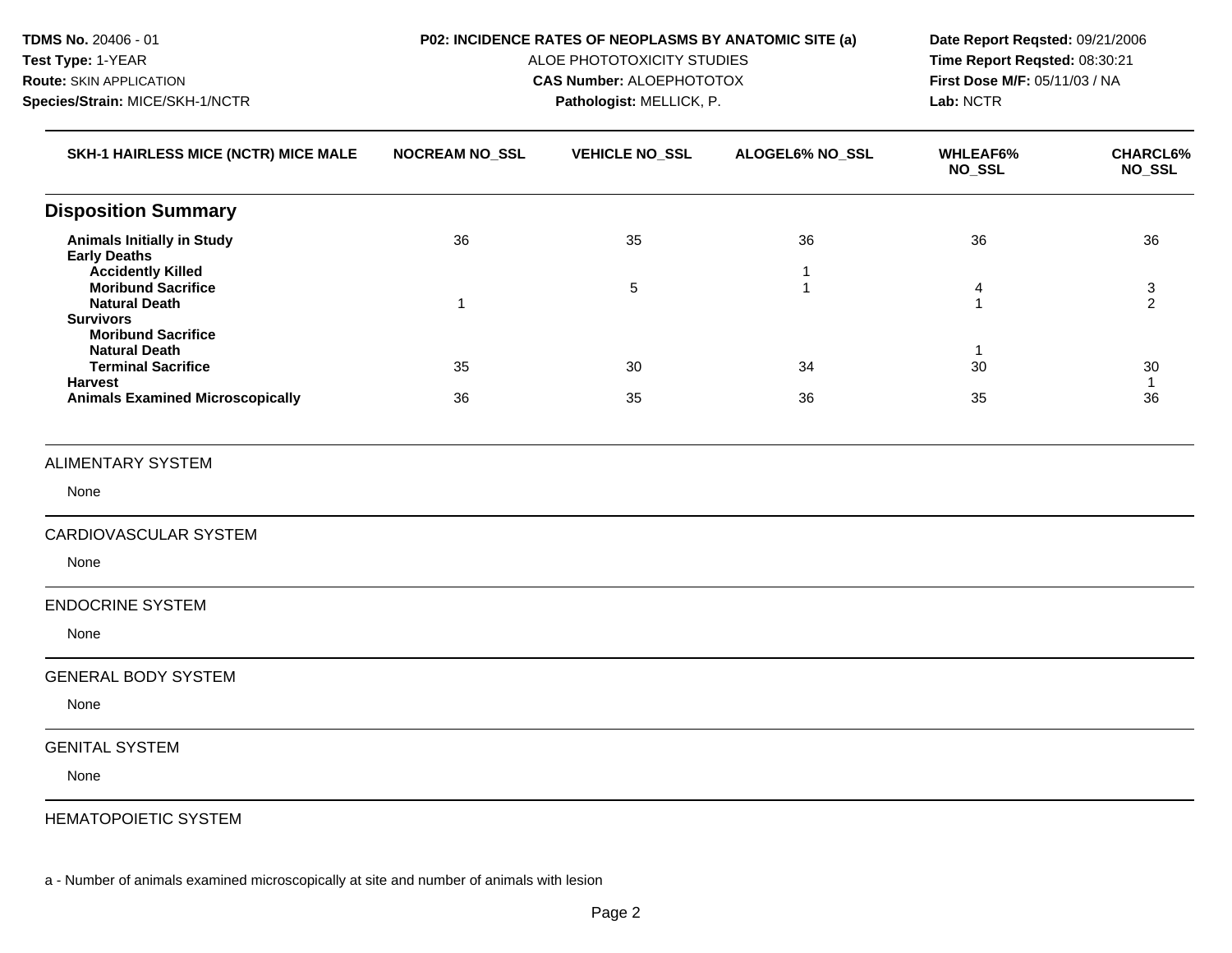| TDMS No. 20406 - 01<br>Test Type: 1-YEAR<br>Route: SKIN APPLICATION<br>Species/Strain: MICE/SKH-1/NCTR                                                                                                                                                                                                                                                                                                                                                                                                                                                                                                                                                                                                                                                                     |                       | P02: INCIDENCE RATES OF NEOPLASMS BY ANATOMIC SITE (a)<br>ALOE PHOTOTOXICITY STUDIES<br><b>CAS Number: ALOEPHOTOTOX</b><br>Pathologist: MELLICK, P. | Date Report Reqsted: 09/21/2006<br>Time Report Regsted: 08:30:21<br>First Dose M/F: 05/11/03 / NA<br>Lab: NCTR |                                  |                                  |
|----------------------------------------------------------------------------------------------------------------------------------------------------------------------------------------------------------------------------------------------------------------------------------------------------------------------------------------------------------------------------------------------------------------------------------------------------------------------------------------------------------------------------------------------------------------------------------------------------------------------------------------------------------------------------------------------------------------------------------------------------------------------------|-----------------------|-----------------------------------------------------------------------------------------------------------------------------------------------------|----------------------------------------------------------------------------------------------------------------|----------------------------------|----------------------------------|
| SKH-1 HAIRLESS MICE (NCTR) MICE MALE                                                                                                                                                                                                                                                                                                                                                                                                                                                                                                                                                                                                                                                                                                                                       | <b>NOCREAM NO_SSL</b> | <b>VEHICLE NO_SSL</b>                                                                                                                               | ALOGEL6% NO SSL                                                                                                | <b>WHLEAF6%</b><br><b>NO_SSL</b> | <b>CHARCL6%</b><br><b>NO_SSL</b> |
| None                                                                                                                                                                                                                                                                                                                                                                                                                                                                                                                                                                                                                                                                                                                                                                       |                       |                                                                                                                                                     |                                                                                                                |                                  |                                  |
| <b>INTEGUMENTARY SYSTEM</b>                                                                                                                                                                                                                                                                                                                                                                                                                                                                                                                                                                                                                                                                                                                                                |                       |                                                                                                                                                     |                                                                                                                |                                  |                                  |
| Skin, Control<br>Squamous Cell Carcinoma, One<br>Squamous Cell Papilloma, One<br>Subcutaneous Tissue, Mast Cell Tumor<br>Malignant                                                                                                                                                                                                                                                                                                                                                                                                                                                                                                                                                                                                                                         | (36)                  | (35)                                                                                                                                                | (36)                                                                                                           | (35)                             | (36)                             |
| Skin, Site Of Application<br>Basal Cell Carcinoma, One<br>Fibrosarcoma<br>Lymphoma Malignant<br>Squamous Cell Carcinoma, One<br>Squamous Cell Carcinoma, Two<br>Squamous Cell Carcinoma, Three<br>Squamous Cell Carcinoma, Four<br>Squamous Cell Carcinoma, Greater Than<br>Five<br>Squamous Cell Carcinoma In Situ, One<br>Squamous Cell Carcinoma In Situ, Two<br>Squamous Cell Carcinoma In Situ, Three<br>Squamous Cell Carcinoma In Situ, Four<br>Squamous Cell Carcinoma In Situ, Five<br>Squamous Cell Carcinoma In Situ, Greater<br>Than Five<br>Squamous Cell Papilloma, One<br>Squamous Cell Papilloma, Two<br>Squamous Cell Papilloma, Three<br>Squamous Cell Papilloma, Four<br>Squamous Cell Papilloma, Five<br>Squamous Cell Papilloma, Greater Than<br>Five | (36)                  | (35)                                                                                                                                                | (36)                                                                                                           | (35)                             | (36)                             |
| Sebaceous Gland, Adenoma, One                                                                                                                                                                                                                                                                                                                                                                                                                                                                                                                                                                                                                                                                                                                                              |                       |                                                                                                                                                     | 1(3%)                                                                                                          |                                  |                                  |

None

a - Number of animals examined microscopically at site and number of animals with lesion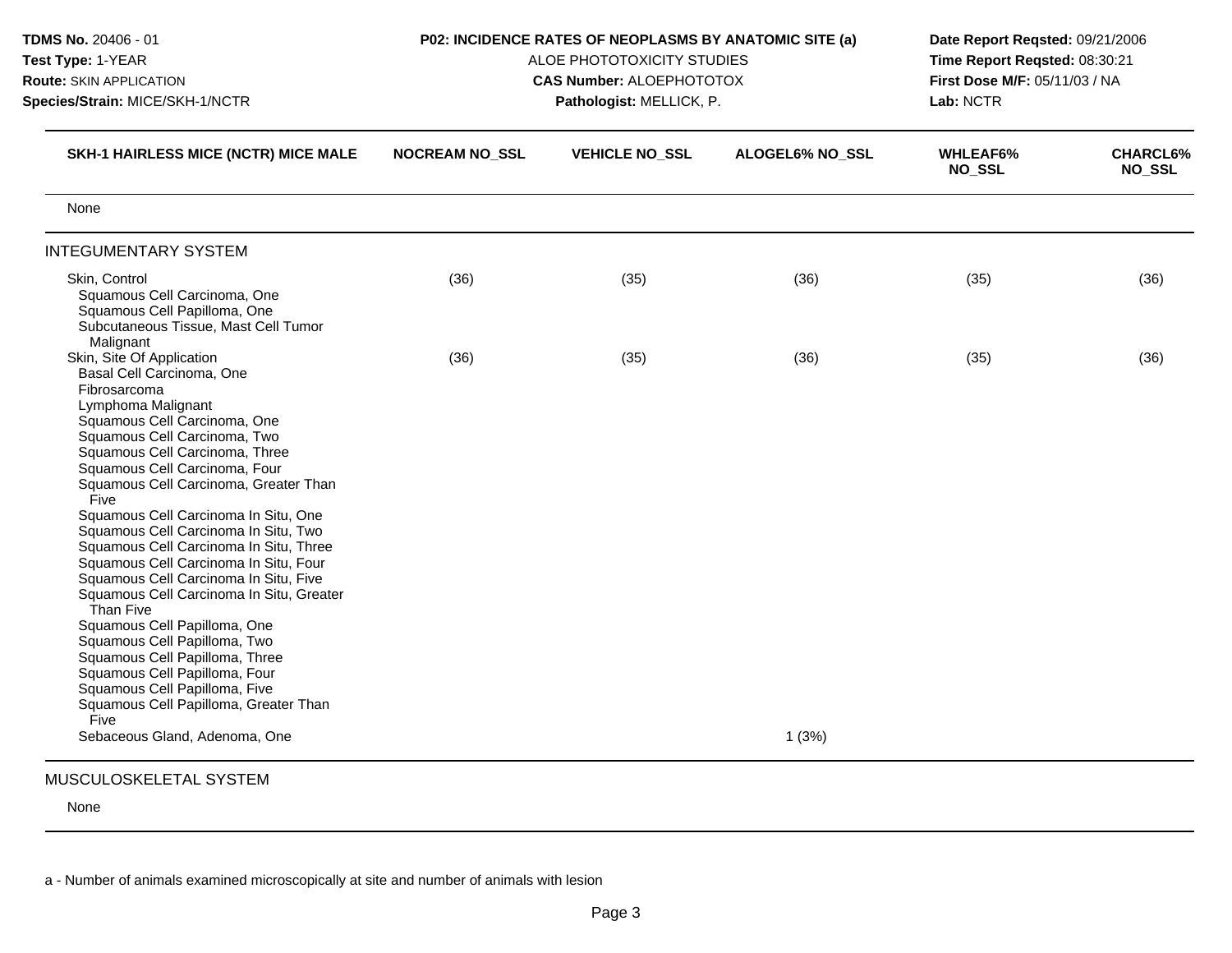| TDMS No. 20406 - 01                   |                       | P02: INCIDENCE RATES OF NEOPLASMS BY ANATOMIC SITE (a) |                 | Date Report Reqsted: 09/21/2006                                |                                  |  |
|---------------------------------------|-----------------------|--------------------------------------------------------|-----------------|----------------------------------------------------------------|----------------------------------|--|
| Test Type: 1-YEAR                     |                       | ALOE PHOTOTOXICITY STUDIES                             |                 | Time Report Reqsted: 08:30:21<br>First Dose M/F: 05/11/03 / NA |                                  |  |
| <b>Route: SKIN APPLICATION</b>        |                       | <b>CAS Number: ALOEPHOTOTOX</b>                        |                 |                                                                |                                  |  |
| Species/Strain: MICE/SKH-1/NCTR       |                       | Pathologist: MELLICK, P.                               |                 | Lab: NCTR                                                      |                                  |  |
| SKH-1 HAIRLESS MICE (NCTR) MICE MALE  | <b>NOCREAM NO_SSL</b> | <b>VEHICLE NO_SSL</b>                                  | ALOGEL6% NO_SSL | <b>WHLEAF6%</b><br><b>NO_SSL</b>                               | <b>CHARCL6%</b><br><b>NO_SSL</b> |  |
| NERVOUS SYSTEM                        |                       |                                                        |                 |                                                                |                                  |  |
| None                                  |                       |                                                        |                 |                                                                |                                  |  |
| <b>RESPIRATORY SYSTEM</b>             |                       |                                                        |                 |                                                                |                                  |  |
| None                                  |                       |                                                        |                 |                                                                |                                  |  |
| <b>SPECIAL SENSES SYSTEM</b>          |                       |                                                        |                 |                                                                |                                  |  |
| None                                  |                       |                                                        |                 |                                                                |                                  |  |
| <b>URINARY SYSTEM</b>                 |                       |                                                        |                 |                                                                |                                  |  |
| None                                  |                       |                                                        |                 |                                                                |                                  |  |
| <b>SYSTEMIC LESIONS</b>               |                       |                                                        |                 |                                                                |                                  |  |
| Multiple Organs<br>Lymphoma Malignant | $*(36)$               | $*(35)$                                                | $*(36)$         | $*(35)$                                                        | $*(36)$                          |  |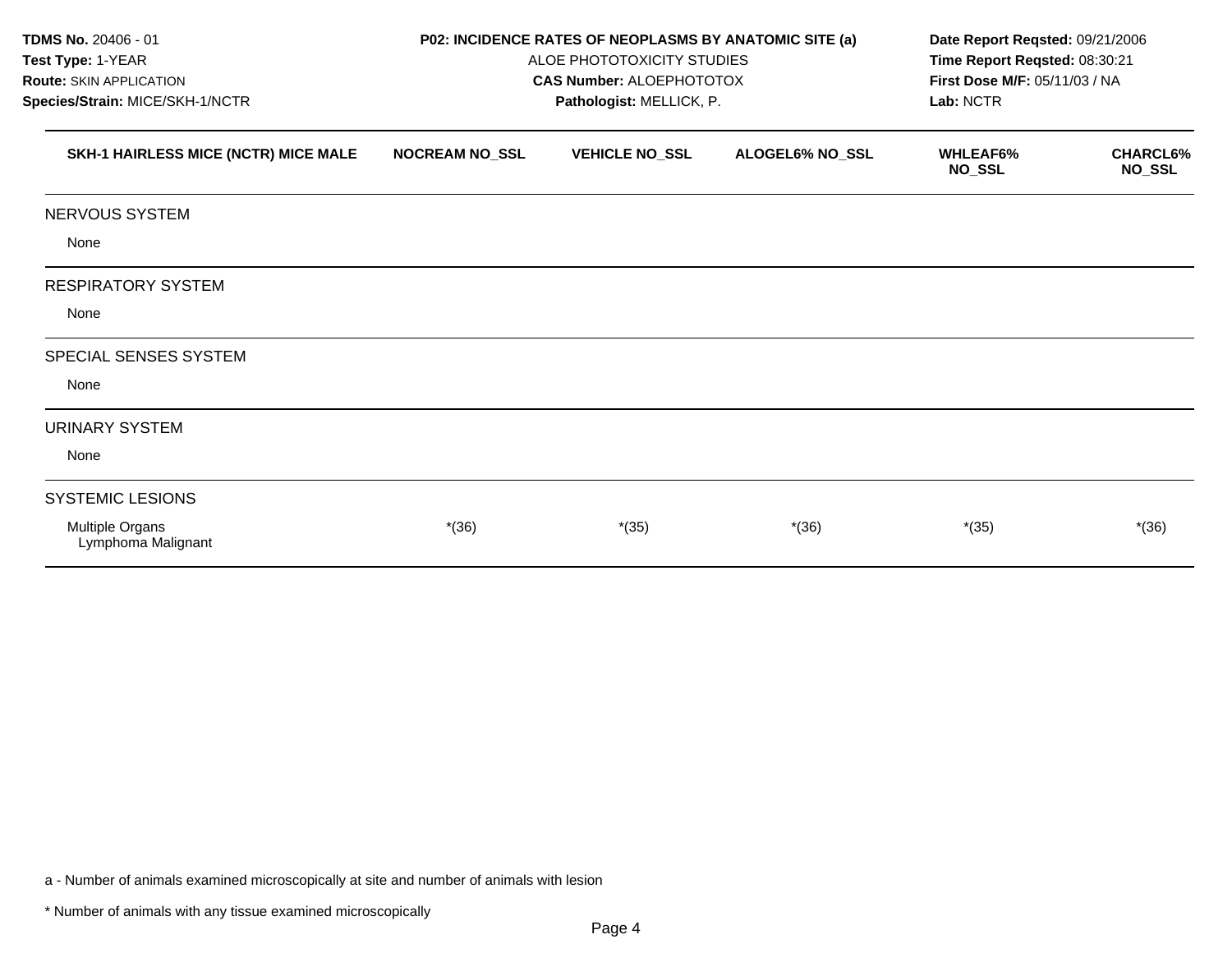| TDMS No. 20406 - 01<br>Test Type: 1-YEAR<br>Route: SKIN APPLICATION<br>Species/Strain: MICE/SKH-1/NCTR |                        | P02: INCIDENCE RATES OF NEOPLASMS BY ANATOMIC SITE (a)<br>ALOE PHOTOTOXICITY STUDIES<br><b>CAS Number: ALOEPHOTOTOX</b><br>Pathologist: MELLICK, P. | Date Report Reqsted: 09/21/2006<br>Time Report Reqsted: 08:30:21<br>First Dose M/F: 05/11/03 / NA<br>Lab: NCTR |                        |                  |
|--------------------------------------------------------------------------------------------------------|------------------------|-----------------------------------------------------------------------------------------------------------------------------------------------------|----------------------------------------------------------------------------------------------------------------|------------------------|------------------|
| SKH-1 HAIRLESS MICE (NCTR) MICE MALE                                                                   | <b>AEMOD_HI NO_SSL</b> | <b>NOCREAM 6.85SSL</b>                                                                                                                              | <b>NOCREAM 13.7SSL</b>                                                                                         | <b>VEHICLE 13.7SSL</b> | ALOGEL3% 13.7SSL |
| <b>Disposition Summary</b>                                                                             |                        |                                                                                                                                                     |                                                                                                                |                        |                  |
| <b>Animals Initially in Study</b><br><b>Early Deaths</b><br><b>Accidently Killed</b>                   | 35                     | 36<br>$\mathbf{1}$                                                                                                                                  | 36                                                                                                             | 36                     | 36               |
| <b>Moribund Sacrifice</b><br><b>Natural Death</b><br><b>Survivors</b>                                  | $\overline{7}$         | 5<br>$\overline{c}$                                                                                                                                 |                                                                                                                | 3<br>$\mathbf{1}$      | 5                |
| <b>Moribund Sacrifice</b><br><b>Natural Death</b><br><b>Terminal Sacrifice</b>                         | 27                     | $\mathbf{1}$<br>22                                                                                                                                  |                                                                                                                |                        |                  |
| <b>Harvest</b><br><b>Animals Examined Microscopically</b>                                              | $\mathbf{1}$<br>35     | 5<br>36                                                                                                                                             | 36<br>36                                                                                                       | 31<br>35               | 31<br>36         |
| <b>ALIMENTARY SYSTEM</b>                                                                               |                        |                                                                                                                                                     |                                                                                                                |                        |                  |
| None                                                                                                   |                        |                                                                                                                                                     |                                                                                                                |                        |                  |
| CARDIOVASCULAR SYSTEM                                                                                  |                        |                                                                                                                                                     |                                                                                                                |                        |                  |
| None                                                                                                   |                        |                                                                                                                                                     |                                                                                                                |                        |                  |
| <b>ENDOCRINE SYSTEM</b>                                                                                |                        |                                                                                                                                                     |                                                                                                                |                        |                  |
| None                                                                                                   |                        |                                                                                                                                                     |                                                                                                                |                        |                  |
| <b>GENERAL BODY SYSTEM</b>                                                                             |                        |                                                                                                                                                     |                                                                                                                |                        |                  |
| None                                                                                                   |                        |                                                                                                                                                     |                                                                                                                |                        |                  |
| <b>GENITAL SYSTEM</b>                                                                                  |                        |                                                                                                                                                     |                                                                                                                |                        |                  |
| None                                                                                                   |                        |                                                                                                                                                     |                                                                                                                |                        |                  |
| <b>HEMATOPOIETIC SYSTEM</b>                                                                            |                        |                                                                                                                                                     |                                                                                                                |                        |                  |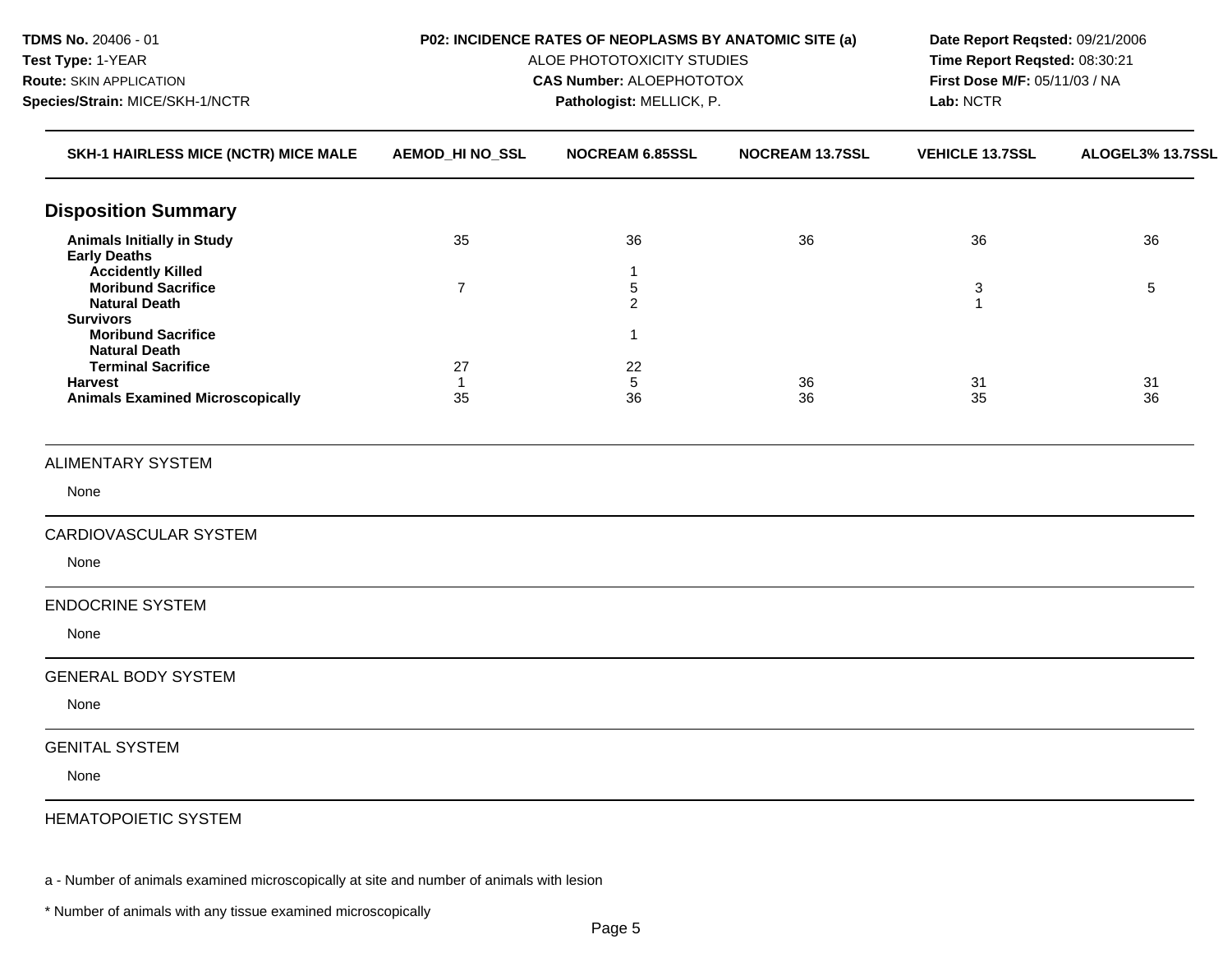| TDMS No. 20406 - 01<br>Test Type: 1-YEAR<br>Route: SKIN APPLICATION<br>Species/Strain: MICE/SKH-1/NCTR                                                                                                                                               | P02: INCIDENCE RATES OF NEOPLASMS BY ANATOMIC SITE (a)<br>ALOE PHOTOTOXICITY STUDIES<br><b>CAS Number: ALOEPHOTOTOX</b><br>Pathologist: MELLICK, P. |                          |                                                          | Date Report Reqsted: 09/21/2006<br>Time Report Reqsted: 08:30:21<br>First Dose M/F: 05/11/03 / NA<br>Lab: NCTR |                                                          |
|------------------------------------------------------------------------------------------------------------------------------------------------------------------------------------------------------------------------------------------------------|-----------------------------------------------------------------------------------------------------------------------------------------------------|--------------------------|----------------------------------------------------------|----------------------------------------------------------------------------------------------------------------|----------------------------------------------------------|
| <b>SKH-1 HAIRLESS MICE (NCTR) MICE MALE</b>                                                                                                                                                                                                          | <b>AEMOD HI NO_SSL</b>                                                                                                                              | <b>NOCREAM 6.85SSL</b>   | <b>NOCREAM 13.7SSL</b>                                   | <b>VEHICLE 13.7SSL</b>                                                                                         | ALOGEL3% 13.7SSL                                         |
| None                                                                                                                                                                                                                                                 |                                                                                                                                                     |                          |                                                          |                                                                                                                |                                                          |
| <b>INTEGUMENTARY SYSTEM</b>                                                                                                                                                                                                                          |                                                                                                                                                     |                          |                                                          |                                                                                                                |                                                          |
| Skin, Control<br>Squamous Cell Carcinoma, One<br>Squamous Cell Papilloma, One<br>Subcutaneous Tissue, Mast Cell Tumor                                                                                                                                | (35)                                                                                                                                                | (36)<br>1(3%)            | (36)                                                     | (35)                                                                                                           | (36)                                                     |
| Malignant<br>Skin, Site Of Application<br>Basal Cell Carcinoma, One<br>Fibrosarcoma                                                                                                                                                                  | (35)                                                                                                                                                | (36)                     | (36)<br>1(3%)                                            | (35)                                                                                                           | (36)                                                     |
| Lymphoma Malignant<br>Squamous Cell Carcinoma, One<br>Squamous Cell Carcinoma, Two<br>Squamous Cell Carcinoma, Three<br>Squamous Cell Carcinoma, Four<br>Squamous Cell Carcinoma, Greater Than<br>Five                                               |                                                                                                                                                     | 1(3%)                    | 13 (36%)<br>5(14%)<br>1(3%)                              | 9(26%)<br>4 (11%)<br>2(6%)                                                                                     | 11 (31%)<br>5(14%)<br>2(6%)                              |
| Squamous Cell Carcinoma In Situ, One<br>Squamous Cell Carcinoma In Situ, Two<br>Squamous Cell Carcinoma In Situ, Three<br>Squamous Cell Carcinoma In Situ, Four<br>Squamous Cell Carcinoma In Situ, Five<br>Squamous Cell Carcinoma In Situ, Greater |                                                                                                                                                     | 5(14%)<br>1(3%)<br>1(3%) | 11 (31%)<br>7 (19%)<br>3(8%)<br>2(6%)<br>3(8%)<br>5(14%) | 8 (23%)<br>6 (17%)<br>5(14%)<br>1(3%)<br>1(3%)<br>5(14%)                                                       | 6(17%)<br>7 (19%)<br>3(8%)<br>5(14%)<br>4 (11%)<br>3(8%) |
| Than Five<br>Squamous Cell Papilloma, One<br>Squamous Cell Papilloma, Two<br>Squamous Cell Papilloma, Three<br>Squamous Cell Papilloma, Four<br>Squamous Cell Papilloma, Five                                                                        |                                                                                                                                                     | 2(6%)<br>2(6%)<br>1(3%)  | 14 (39%)<br>5(14%)<br>1(3%)<br>1(3%)                     | 7(20%)<br>3(9%)<br>3(9%)<br>1(3%)<br>1(3%)                                                                     | 7 (19%)<br>4 (11%)<br>1(3%)<br>1(3%)<br>2(6%)            |
| Squamous Cell Papilloma, Greater Than<br>Five<br>Sebaceous Gland, Adenoma, One                                                                                                                                                                       |                                                                                                                                                     | 1(3%)                    | 1(3%)                                                    | 1(3%)                                                                                                          | 4 (11%)                                                  |

None

a - Number of animals examined microscopically at site and number of animals with lesion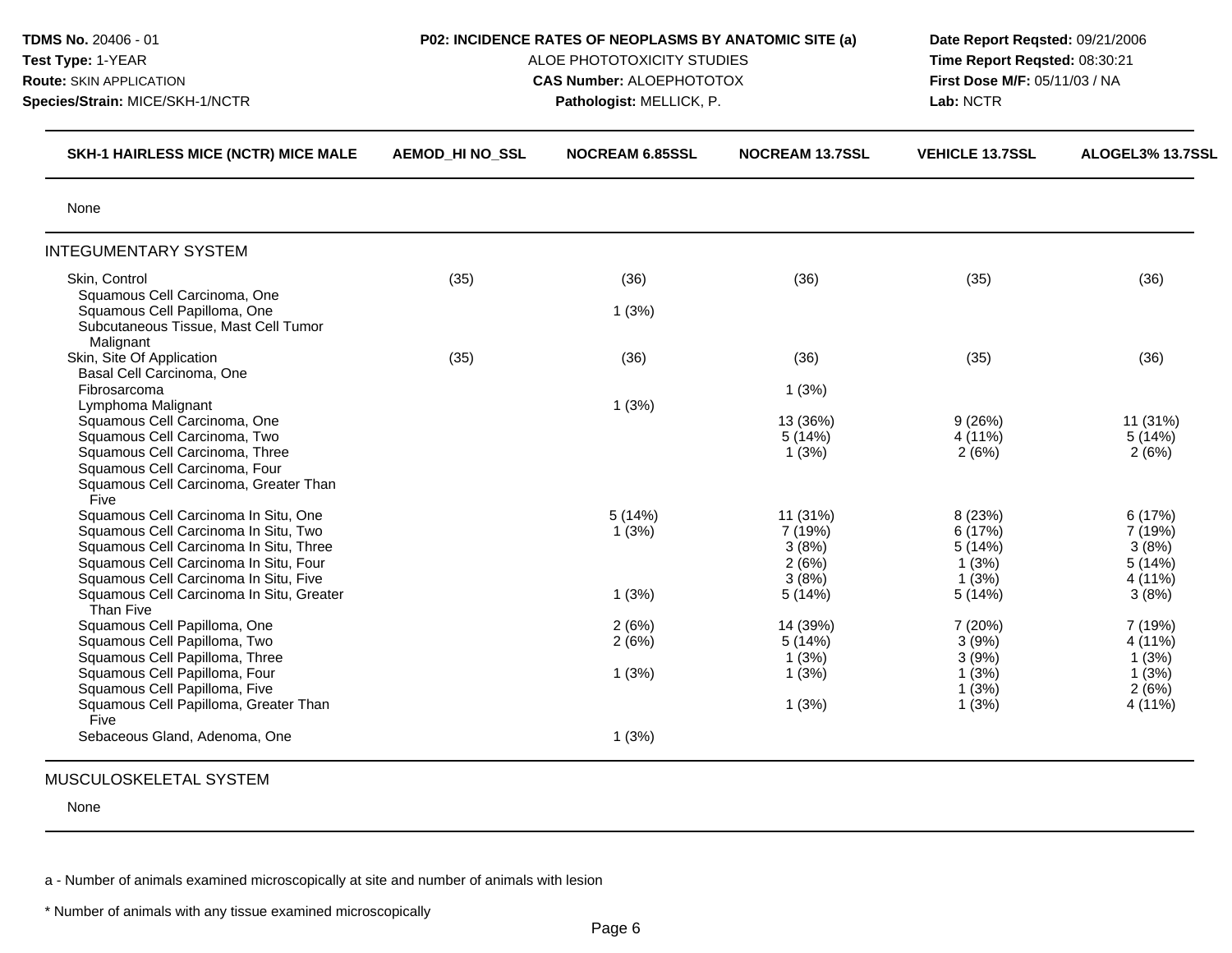| TDMS No. 20406 - 01<br>Test Type: 1-YEAR<br>Route: SKIN APPLICATION<br>Species/Strain: MICE/SKH-1/NCTR |                        | P02: INCIDENCE RATES OF NEOPLASMS BY ANATOMIC SITE (a)<br>ALOE PHOTOTOXICITY STUDIES<br><b>CAS Number: ALOEPHOTOTOX</b><br>Pathologist: MELLICK, P. | Date Report Regsted: 09/21/2006<br>Time Report Reqsted: 08:30:21<br>First Dose M/F: 05/11/03 / NA<br>Lab: NCTR |                        |                  |
|--------------------------------------------------------------------------------------------------------|------------------------|-----------------------------------------------------------------------------------------------------------------------------------------------------|----------------------------------------------------------------------------------------------------------------|------------------------|------------------|
| SKH-1 HAIRLESS MICE (NCTR) MICE MALE                                                                   | <b>AEMOD_HI NO_SSL</b> | <b>NOCREAM 6.85SSL</b>                                                                                                                              | <b>NOCREAM 13.7SSL</b>                                                                                         | <b>VEHICLE 13.7SSL</b> | ALOGEL3% 13.7SSL |
| NERVOUS SYSTEM                                                                                         |                        |                                                                                                                                                     |                                                                                                                |                        |                  |
| None                                                                                                   |                        |                                                                                                                                                     |                                                                                                                |                        |                  |
| <b>RESPIRATORY SYSTEM</b>                                                                              |                        |                                                                                                                                                     |                                                                                                                |                        |                  |
| None                                                                                                   |                        |                                                                                                                                                     |                                                                                                                |                        |                  |
| SPECIAL SENSES SYSTEM                                                                                  |                        |                                                                                                                                                     |                                                                                                                |                        |                  |
| None                                                                                                   |                        |                                                                                                                                                     |                                                                                                                |                        |                  |
| URINARY SYSTEM                                                                                         |                        |                                                                                                                                                     |                                                                                                                |                        |                  |
| None                                                                                                   |                        |                                                                                                                                                     |                                                                                                                |                        |                  |
| <b>SYSTEMIC LESIONS</b>                                                                                |                        |                                                                                                                                                     |                                                                                                                |                        |                  |
| Multiple Organs<br>Lymphoma Malignant                                                                  | $*(35)$                | $*(36)$<br>1(3%)                                                                                                                                    | $*(36)$                                                                                                        | $*(35)$                | $*(36)$          |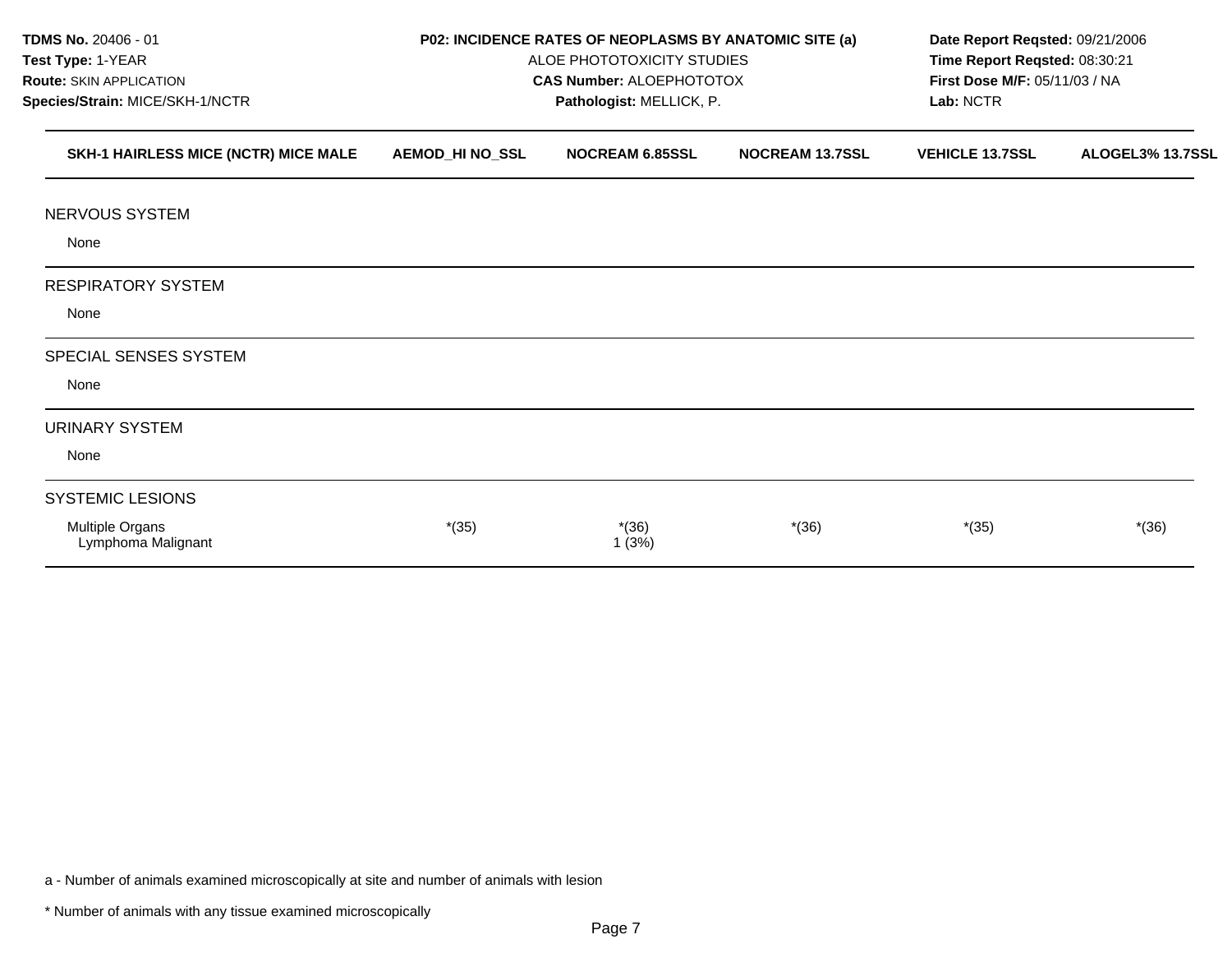| TDMS No. 20406 - 01<br>Test Type: 1-YEAR<br>Route: SKIN APPLICATION<br>Species/Strain: MICE/SKH-1/NCTR                     |                  | P02: INCIDENCE RATES OF NEOPLASMS BY ANATOMIC SITE (a)<br>ALOE PHOTOTOXICITY STUDIES<br><b>CAS Number: ALOEPHOTOTOX</b><br>Pathologist: MELLICK, P. | Date Report Reqsted: 09/21/2006<br>Time Report Reqsted: 08:30:21<br>First Dose M/F: 05/11/03 / NA<br>Lab: NCTR |                                |                  |
|----------------------------------------------------------------------------------------------------------------------------|------------------|-----------------------------------------------------------------------------------------------------------------------------------------------------|----------------------------------------------------------------------------------------------------------------|--------------------------------|------------------|
| SKH-1 HAIRLESS MICE (NCTR) MICE MALE                                                                                       | ALOGEL6% 13.7SSL | WHLEAF3% 13.7SSL                                                                                                                                    | WHLEAF6% 13.7SSL                                                                                               | CHARCL3% 13.7SSL               | CHARCL6% 13.7SSL |
| <b>Disposition Summary</b>                                                                                                 |                  |                                                                                                                                                     |                                                                                                                |                                |                  |
| <b>Animals Initially in Study</b><br><b>Early Deaths</b><br><b>Accidently Killed</b>                                       | 36               | 36                                                                                                                                                  | 36                                                                                                             | 36                             | 36               |
| <b>Moribund Sacrifice</b><br><b>Natural Death</b><br><b>Survivors</b><br><b>Moribund Sacrifice</b><br><b>Natural Death</b> | $\mathbf{1}$     | 1<br>$\overline{2}$                                                                                                                                 | $\overline{2}$<br>$\mathbf{1}$                                                                                 | $\overline{2}$<br>$\mathbf{1}$ | 4                |
| <b>Terminal Sacrifice</b><br><b>Harvest</b><br><b>Animals Examined Microscopically</b>                                     | 35<br>36         | $\mathbf{1}$<br>32<br>36                                                                                                                            | $\mathbf{1}$<br>32<br>36                                                                                       | 33<br>36                       | 32<br>36         |
| <b>ALIMENTARY SYSTEM</b>                                                                                                   |                  |                                                                                                                                                     |                                                                                                                |                                |                  |
| None                                                                                                                       |                  |                                                                                                                                                     |                                                                                                                |                                |                  |
| CARDIOVASCULAR SYSTEM                                                                                                      |                  |                                                                                                                                                     |                                                                                                                |                                |                  |
| None                                                                                                                       |                  |                                                                                                                                                     |                                                                                                                |                                |                  |
| <b>ENDOCRINE SYSTEM</b>                                                                                                    |                  |                                                                                                                                                     |                                                                                                                |                                |                  |
| None                                                                                                                       |                  |                                                                                                                                                     |                                                                                                                |                                |                  |
| <b>GENERAL BODY SYSTEM</b>                                                                                                 |                  |                                                                                                                                                     |                                                                                                                |                                |                  |
| None                                                                                                                       |                  |                                                                                                                                                     |                                                                                                                |                                |                  |
| <b>GENITAL SYSTEM</b>                                                                                                      |                  |                                                                                                                                                     |                                                                                                                |                                |                  |
| None                                                                                                                       |                  |                                                                                                                                                     |                                                                                                                |                                |                  |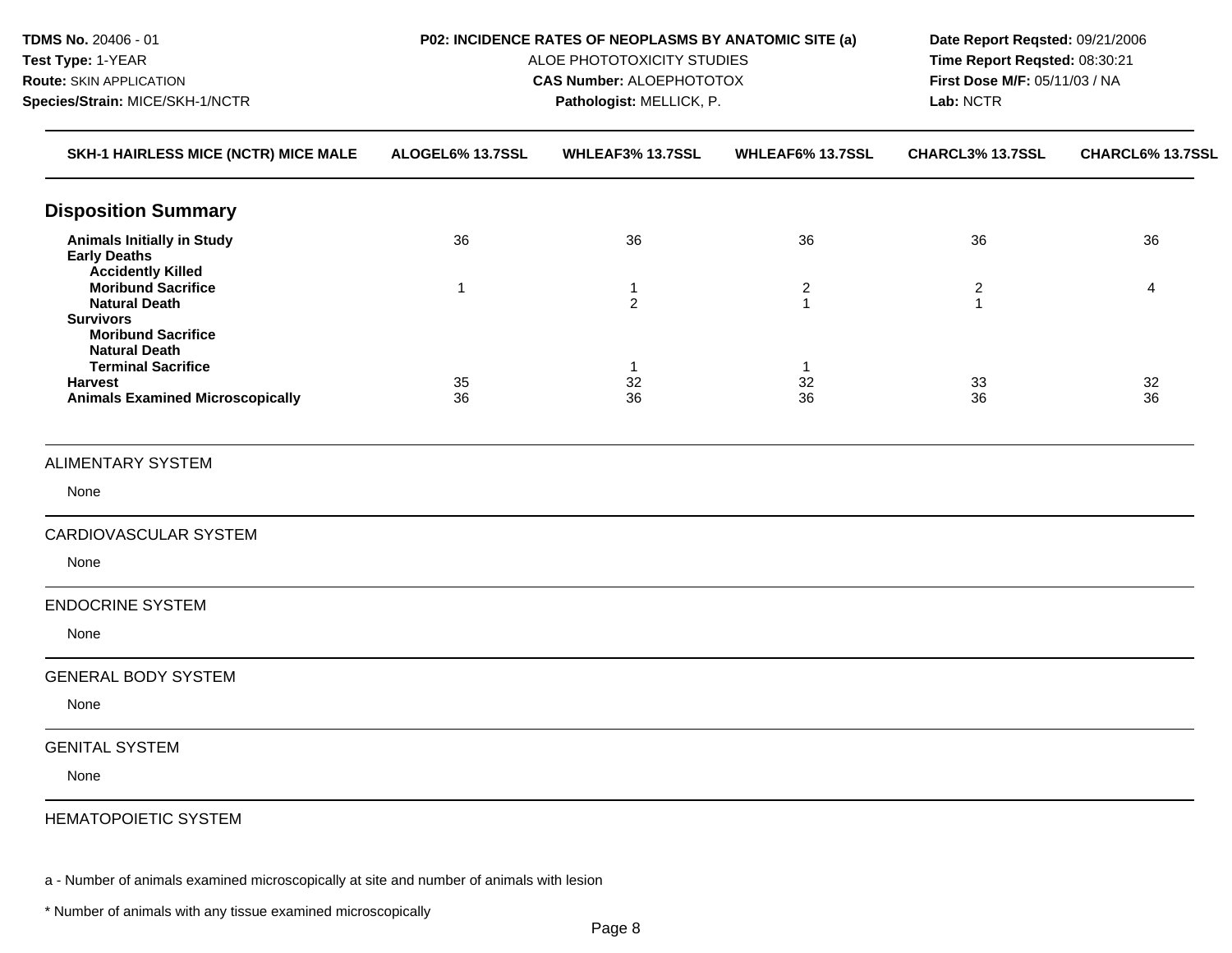| TDMS No. 20406 - 01<br>Test Type: 1-YEAR<br><b>Route: SKIN APPLICATION</b><br>Species/Strain: MICE/SKH-1/NCTR                                                                                                                                                     | P02: INCIDENCE RATES OF NEOPLASMS BY ANATOMIC SITE (a)<br>ALOE PHOTOTOXICITY STUDIES<br><b>CAS Number: ALOEPHOTOTOX</b><br>Pathologist: MELLICK, P. |                                                            |                                                            | Date Report Reqsted: 09/21/2006<br>Time Report Reqsted: 08:30:21<br>First Dose M/F: 05/11/03 / NA<br>Lab: NCTR |                                                           |
|-------------------------------------------------------------------------------------------------------------------------------------------------------------------------------------------------------------------------------------------------------------------|-----------------------------------------------------------------------------------------------------------------------------------------------------|------------------------------------------------------------|------------------------------------------------------------|----------------------------------------------------------------------------------------------------------------|-----------------------------------------------------------|
| <b>SKH-1 HAIRLESS MICE (NCTR) MICE MALE</b>                                                                                                                                                                                                                       | ALOGEL6% 13.7SSL                                                                                                                                    | <b>WHLEAF3% 13.7SSL</b>                                    | WHLEAF6% 13.7SSL                                           | CHARCL3% 13.7SSL                                                                                               | CHARCL6% 13.7SSL                                          |
| None                                                                                                                                                                                                                                                              |                                                                                                                                                     |                                                            |                                                            |                                                                                                                |                                                           |
| <b>INTEGUMENTARY SYSTEM</b>                                                                                                                                                                                                                                       |                                                                                                                                                     |                                                            |                                                            |                                                                                                                |                                                           |
| Skin, Control<br>Squamous Cell Carcinoma, One<br>Squamous Cell Papilloma, One<br>Subcutaneous Tissue, Mast Cell Tumor<br>Malignant                                                                                                                                | (36)                                                                                                                                                | (36)                                                       | (36)                                                       | (36)<br>1(3%)                                                                                                  | (36)<br>1(3%)                                             |
| Skin, Site Of Application<br>Basal Cell Carcinoma, One<br>Fibrosarcoma                                                                                                                                                                                            | (36)                                                                                                                                                | (36)                                                       | (36)                                                       | (36)                                                                                                           | (36)                                                      |
| Lymphoma Malignant<br>Squamous Cell Carcinoma, One<br>Squamous Cell Carcinoma, Two<br>Squamous Cell Carcinoma, Three<br>Squamous Cell Carcinoma, Four                                                                                                             | 15 (42%)<br>4 (11%)<br>1(3%)                                                                                                                        | 12 (33%)<br>5(14%)                                         | 1(3%)<br>9(25%)<br>5(14%)<br>1(3%)                         | 9(25%)<br>4 (11%)<br>1(3%)                                                                                     | 1(3%)<br>18 (50%)<br>1(3%)<br>1(3%)                       |
| Squamous Cell Carcinoma, Greater Than<br>Five                                                                                                                                                                                                                     |                                                                                                                                                     |                                                            |                                                            |                                                                                                                |                                                           |
| Squamous Cell Carcinoma In Situ, One<br>Squamous Cell Carcinoma In Situ, Two<br>Squamous Cell Carcinoma In Situ, Three<br>Squamous Cell Carcinoma In Situ, Four<br>Squamous Cell Carcinoma In Situ, Five<br>Squamous Cell Carcinoma In Situ, Greater<br>Than Five | 3(8%)<br>7 (19%)<br>8 (22%)<br>4 (11%)<br>3(8%)<br>4 (11%)                                                                                          | 10 (28%)<br>7 (19%)<br>4 (11%)<br>2(6%)<br>1(3%)<br>5(14%) | 2(6%)<br>7 (19%)<br>2(6%)<br>7 (19%)<br>4 (11%)<br>6 (17%) | 5(14%)<br>3(8%)<br>4 (11%)<br>4 (11%)<br>5(14%)<br>8 (22%)                                                     | 4 (11%)<br>8 (22%)<br>1(3%)<br>6 (17%)<br>2(6%)<br>5(14%) |
| Squamous Cell Papilloma, One<br>Squamous Cell Papilloma, Two<br>Squamous Cell Papilloma, Three<br>Squamous Cell Papilloma, Four<br>Squamous Cell Papilloma, Five<br>Squamous Cell Papilloma, Greater Than<br>Five                                                 | 10 (28%)<br>5(14%)<br>5(14%)<br>4 (11%)<br>1(3%)                                                                                                    | 6 (17%)<br>7 (19%)<br>1(3%)<br>1(3%)<br>2(6%)<br>3(8%)     | 6(17%)<br>10 (28%)<br>2(6%)<br>3(8%)<br>1(3%)<br>5(14%)    | 5(14%)<br>7 (19%)<br>2(6%)<br>1(3%)<br>4 (11%)                                                                 | 4 (11%)<br>7 (19%)<br>5(14%)<br>2(6%)<br>1(3%)<br>1(3%)   |

None

a - Number of animals examined microscopically at site and number of animals with lesion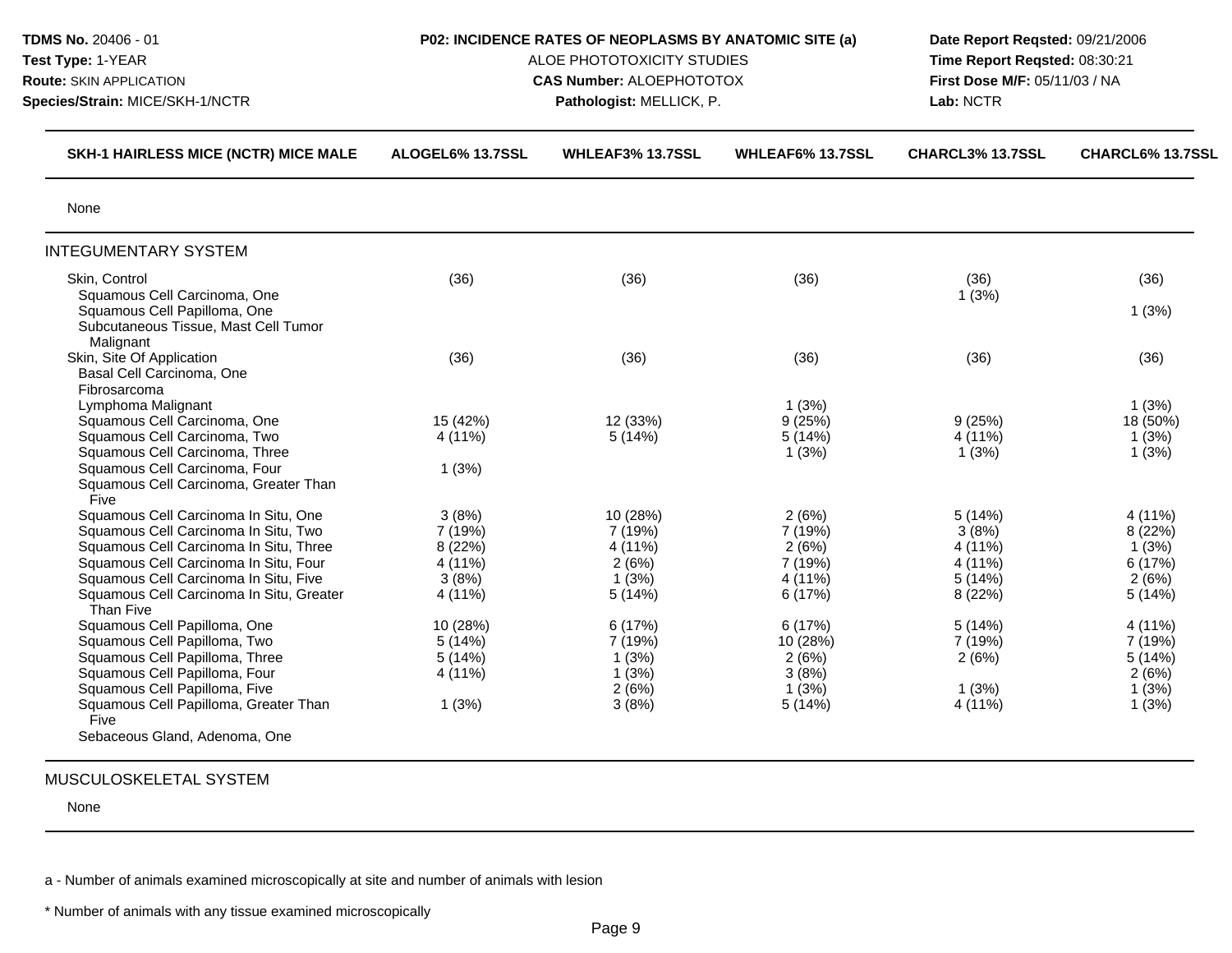| TDMS No. 20406 - 01<br>Test Type: 1-YEAR                          |                  | P02: INCIDENCE RATES OF NEOPLASMS BY ANATOMIC SITE (a)<br>ALOE PHOTOTOXICITY STUDIES | Date Report Reqsted: 09/21/2006<br>Time Report Reqsted: 08:30:21<br>First Dose M/F: 05/11/03 / NA<br>Lab: NCTR |                  |                  |
|-------------------------------------------------------------------|------------------|--------------------------------------------------------------------------------------|----------------------------------------------------------------------------------------------------------------|------------------|------------------|
| <b>Route: SKIN APPLICATION</b><br>Species/Strain: MICE/SKH-1/NCTR |                  | <b>CAS Number: ALOEPHOTOTOX</b><br>Pathologist: MELLICK, P.                          |                                                                                                                |                  |                  |
| SKH-1 HAIRLESS MICE (NCTR) MICE MALE                              | ALOGEL6% 13.7SSL | <b>WHLEAF3% 13.7SSL</b>                                                              | WHLEAF6% 13.7SSL                                                                                               | CHARCL3% 13.7SSL | CHARCL6% 13.7SSL |
| NERVOUS SYSTEM                                                    |                  |                                                                                      |                                                                                                                |                  |                  |
| None                                                              |                  |                                                                                      |                                                                                                                |                  |                  |
| <b>RESPIRATORY SYSTEM</b>                                         |                  |                                                                                      |                                                                                                                |                  |                  |
| None                                                              |                  |                                                                                      |                                                                                                                |                  |                  |
| SPECIAL SENSES SYSTEM                                             |                  |                                                                                      |                                                                                                                |                  |                  |
| None                                                              |                  |                                                                                      |                                                                                                                |                  |                  |
| <b>URINARY SYSTEM</b>                                             |                  |                                                                                      |                                                                                                                |                  |                  |
| None                                                              |                  |                                                                                      |                                                                                                                |                  |                  |
| <b>SYSTEMIC LESIONS</b>                                           |                  |                                                                                      |                                                                                                                |                  |                  |
| Multiple Organs<br>Lymphoma Malignant                             | $*(36)$          | $*(36)$                                                                              | $*(36)$<br>1(3%)                                                                                               | $*(36)$          | $*(36)$<br>1(3%) |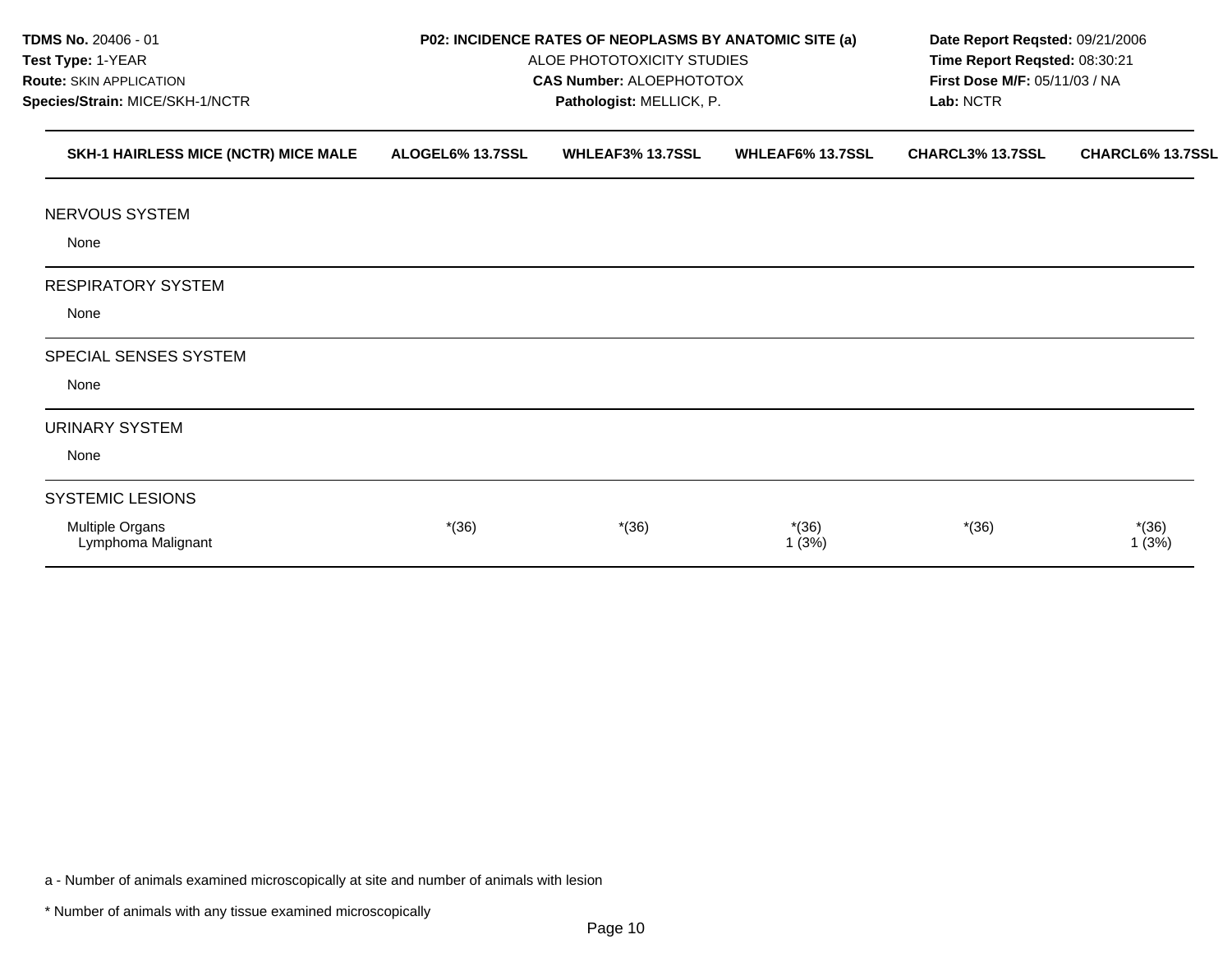| TDMS No. 20406 - 01<br>Test Type: 1-YEAR<br>Route: SKIN APPLICATION<br>Species/Strain: MICE/SKH-1/NCTR                     | P02: INCIDENCE RATES OF NEOPLASMS BY ANATOMIC SITE (a)<br>ALOE PHOTOTOXICITY STUDIES<br><b>CAS Number: ALOEPHOTOTOX</b> | Date Report Reqsted: 09/21/2006<br>Time Report Reqsted: 08:30:21<br>First Dose M/F: 05/11/03 / NA<br>Lab: NCTR |                        |  |
|----------------------------------------------------------------------------------------------------------------------------|-------------------------------------------------------------------------------------------------------------------------|----------------------------------------------------------------------------------------------------------------|------------------------|--|
| SKH-1 HAIRLESS MICE (NCTR) MICE MALE                                                                                       | AEMOD_LO 13.7SSL                                                                                                        | AEMOD_HI 13.7SSL                                                                                               | <b>NOCREAM 20.5SSL</b> |  |
| <b>Disposition Summary</b>                                                                                                 |                                                                                                                         |                                                                                                                |                        |  |
| <b>Animals Initially in Study</b><br><b>Early Deaths</b><br><b>Accidently Killed</b>                                       | 35                                                                                                                      | 36                                                                                                             | 36                     |  |
| <b>Moribund Sacrifice</b><br><b>Natural Death</b><br><b>Survivors</b><br><b>Moribund Sacrifice</b><br><b>Natural Death</b> | 3<br>$\overline{2}$                                                                                                     | $\mathbf{1}$                                                                                                   | $\mathbf{3}$           |  |
| <b>Terminal Sacrifice</b><br><b>Harvest</b><br><b>Animals Examined Microscopically</b>                                     | 30<br>35                                                                                                                | -1<br>34<br>36                                                                                                 | 33<br>36               |  |
| <b>ALIMENTARY SYSTEM</b>                                                                                                   |                                                                                                                         |                                                                                                                |                        |  |
| None                                                                                                                       |                                                                                                                         |                                                                                                                |                        |  |
| CARDIOVASCULAR SYSTEM                                                                                                      |                                                                                                                         |                                                                                                                |                        |  |
| None                                                                                                                       |                                                                                                                         |                                                                                                                |                        |  |
| <b>ENDOCRINE SYSTEM</b>                                                                                                    |                                                                                                                         |                                                                                                                |                        |  |
| None                                                                                                                       |                                                                                                                         |                                                                                                                |                        |  |
| <b>GENERAL BODY SYSTEM</b>                                                                                                 |                                                                                                                         |                                                                                                                |                        |  |
| None                                                                                                                       |                                                                                                                         |                                                                                                                |                        |  |
| <b>GENITAL SYSTEM</b>                                                                                                      |                                                                                                                         |                                                                                                                |                        |  |
| None                                                                                                                       |                                                                                                                         |                                                                                                                |                        |  |
| <b>HEMATOPOIETIC SYSTEM</b>                                                                                                |                                                                                                                         |                                                                                                                |                        |  |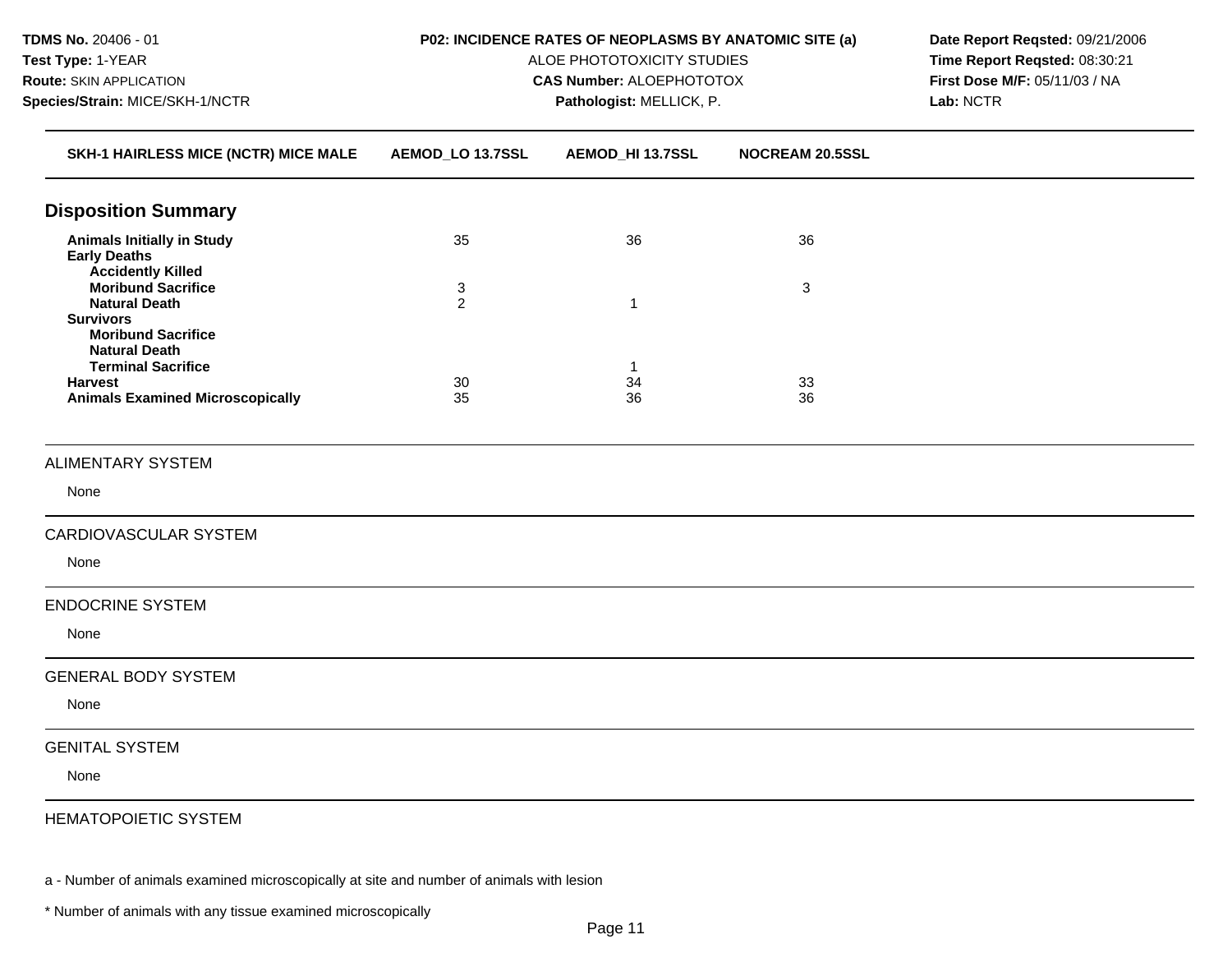| TDMS No. 20406 - 01<br>Test Type: 1-YEAR<br><b>Route: SKIN APPLICATION</b><br>Species/Strain: MICE/SKH-1/NCTR | P02: INCIDENCE RATES OF NEOPLASMS BY ANATOMIC SITE (a)<br>ALOE PHOTOTOXICITY STUDIES<br><b>CAS Number: ALOEPHOTOTOX</b><br>Pathologist: MELLICK, P. |                  |                        | Date Report Reqsted: 09/21/2006<br>Time Report Reqsted: 08:30:21<br>First Dose M/F: 05/11/03 / NA<br>Lab: NCTR |
|---------------------------------------------------------------------------------------------------------------|-----------------------------------------------------------------------------------------------------------------------------------------------------|------------------|------------------------|----------------------------------------------------------------------------------------------------------------|
| SKH-1 HAIRLESS MICE (NCTR) MICE MALE                                                                          | AEMOD_LO 13.7SSL                                                                                                                                    | AEMOD_HI 13.7SSL | <b>NOCREAM 20.5SSL</b> |                                                                                                                |
| None                                                                                                          |                                                                                                                                                     |                  |                        |                                                                                                                |
| <b>INTEGUMENTARY SYSTEM</b>                                                                                   |                                                                                                                                                     |                  |                        |                                                                                                                |
| Skin, Control                                                                                                 | (34)                                                                                                                                                | (36)             | (36)                   |                                                                                                                |
| Squamous Cell Carcinoma, One                                                                                  |                                                                                                                                                     |                  |                        |                                                                                                                |
| Squamous Cell Papilloma, One                                                                                  |                                                                                                                                                     | 1(3%)            | 1(3%)                  |                                                                                                                |
| Subcutaneous Tissue, Mast Cell Tumor                                                                          |                                                                                                                                                     |                  | 1(3%)                  |                                                                                                                |
| Malignant                                                                                                     |                                                                                                                                                     |                  |                        |                                                                                                                |
| Skin, Site Of Application                                                                                     | (35)                                                                                                                                                | (36)             | (36)                   |                                                                                                                |
| Basal Cell Carcinoma, One                                                                                     |                                                                                                                                                     | 1(3%)            |                        |                                                                                                                |
| Fibrosarcoma                                                                                                  |                                                                                                                                                     |                  |                        |                                                                                                                |
| Lymphoma Malignant                                                                                            | 1(3%)                                                                                                                                               |                  |                        |                                                                                                                |
| Squamous Cell Carcinoma, One                                                                                  | 16 (46%)                                                                                                                                            | 14 (39%)         | 10 (28%)               |                                                                                                                |
| Squamous Cell Carcinoma, Two                                                                                  | 4 (11%)                                                                                                                                             | 9(25%)           | 10 (28%)               |                                                                                                                |
| Squamous Cell Carcinoma, Three                                                                                | 1(3%)                                                                                                                                               |                  | 5(14%)                 |                                                                                                                |
| Squamous Cell Carcinoma, Four                                                                                 |                                                                                                                                                     |                  |                        |                                                                                                                |
| Squamous Cell Carcinoma, Greater Than                                                                         |                                                                                                                                                     |                  | 1(3%)                  |                                                                                                                |
| Five                                                                                                          |                                                                                                                                                     |                  |                        |                                                                                                                |
| Squamous Cell Carcinoma In Situ, One                                                                          | 4 (11%)                                                                                                                                             | 5(14%)           | 2(6%)                  |                                                                                                                |
| Squamous Cell Carcinoma In Situ, Two                                                                          | 7 (20%)                                                                                                                                             | 8(22%)           | 8 (22%)                |                                                                                                                |
| Squamous Cell Carcinoma In Situ, Three                                                                        | 5(14%)                                                                                                                                              | 6 (17%)          | 2(6%)                  |                                                                                                                |
| Squamous Cell Carcinoma In Situ, Four                                                                         | 5(14%)                                                                                                                                              | 7 (19%)          | 7 (19%)                |                                                                                                                |
| Squamous Cell Carcinoma In Situ, Five                                                                         | 2(6%)                                                                                                                                               | 2(6%)            | 3(8%)                  |                                                                                                                |
| Squamous Cell Carcinoma In Situ, Greater<br>Than Five                                                         | 1(3%)                                                                                                                                               | 2(6%)            | 5(14%)                 |                                                                                                                |
| Squamous Cell Papilloma, One                                                                                  | 13 (37%)                                                                                                                                            | 5(14%)           | 5(14%)                 |                                                                                                                |
| Squamous Cell Papilloma, Two                                                                                  | 5(14%)                                                                                                                                              | 4 (11%)          | 3(8%)                  |                                                                                                                |
| Squamous Cell Papilloma, Three                                                                                | 4 (11%)                                                                                                                                             | 4 (11%)          | 2(6%)                  |                                                                                                                |
| Squamous Cell Papilloma, Four                                                                                 | 2(6%)                                                                                                                                               | 3(8%)            |                        |                                                                                                                |
| Squamous Cell Papilloma, Five                                                                                 | 1(3%)                                                                                                                                               |                  |                        |                                                                                                                |
| Squamous Cell Papilloma, Greater Than                                                                         | 2(6%)                                                                                                                                               | 3(8%)            |                        |                                                                                                                |
| Five                                                                                                          |                                                                                                                                                     |                  |                        |                                                                                                                |
|                                                                                                               |                                                                                                                                                     |                  |                        |                                                                                                                |
| Sebaceous Gland, Adenoma, One                                                                                 |                                                                                                                                                     |                  |                        |                                                                                                                |

None

a - Number of animals examined microscopically at site and number of animals with lesion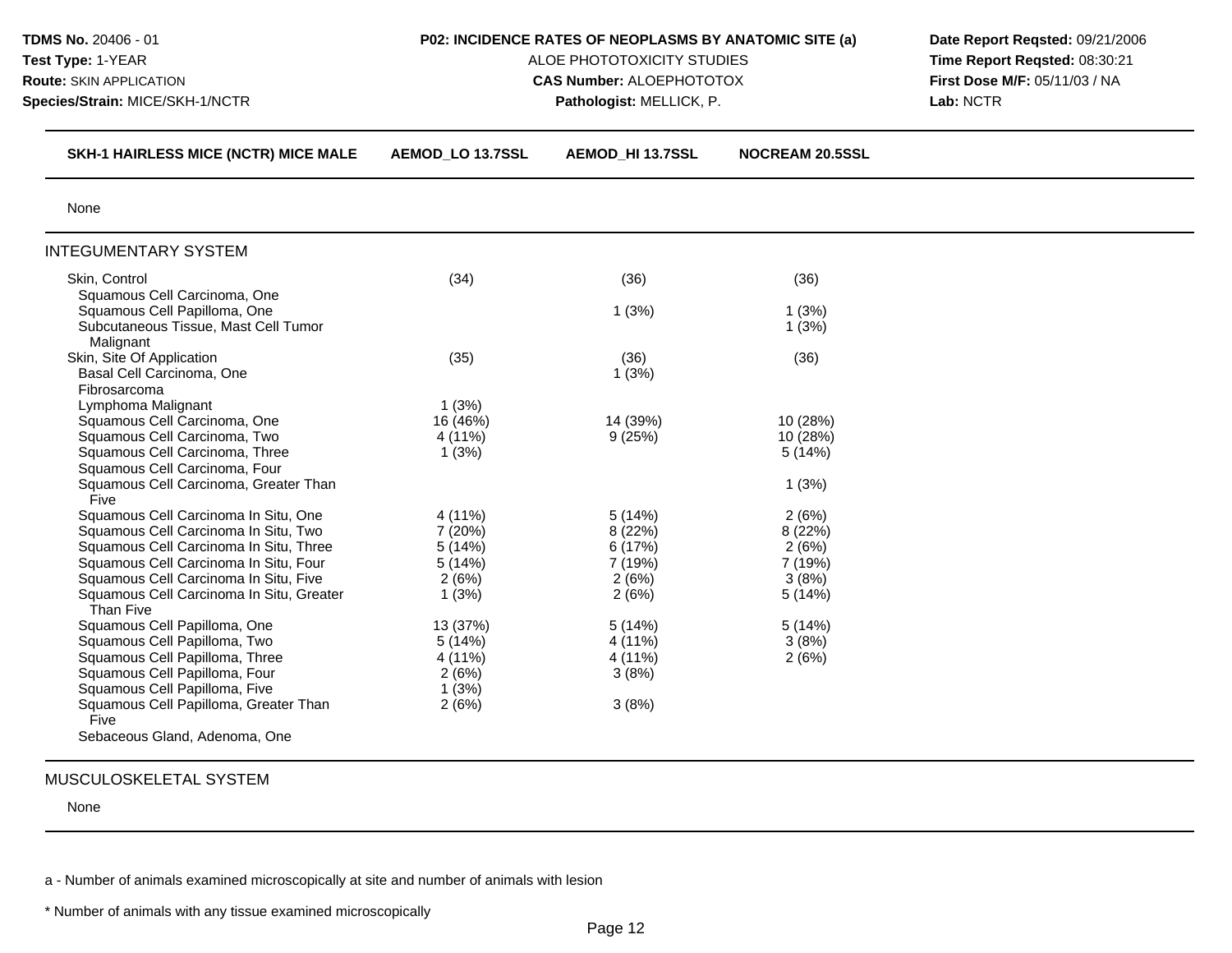| TDMS No. 20406 - 01                   |                          | P02: INCIDENCE RATES OF NEOPLASMS BY ANATOMIC SITE (a) | Date Report Reqsted: 09/21/2006<br>Time Report Reqsted: 08:30:21<br>First Dose M/F: 05/11/03 / NA |           |  |
|---------------------------------------|--------------------------|--------------------------------------------------------|---------------------------------------------------------------------------------------------------|-----------|--|
| Test Type: 1-YEAR                     |                          | ALOE PHOTOTOXICITY STUDIES                             |                                                                                                   |           |  |
| Route: SKIN APPLICATION               |                          | <b>CAS Number: ALOEPHOTOTOX</b>                        |                                                                                                   |           |  |
| Species/Strain: MICE/SKH-1/NCTR       | Pathologist: MELLICK, P. |                                                        |                                                                                                   | Lab: NCTR |  |
| SKH-1 HAIRLESS MICE (NCTR) MICE MALE  | AEMOD_LO 13.7SSL         | AEMOD_HI 13.7SSL                                       | <b>NOCREAM 20.5SSL</b>                                                                            |           |  |
| <b>NERVOUS SYSTEM</b>                 |                          |                                                        |                                                                                                   |           |  |
| None                                  |                          |                                                        |                                                                                                   |           |  |
| <b>RESPIRATORY SYSTEM</b>             |                          |                                                        |                                                                                                   |           |  |
| None                                  |                          |                                                        |                                                                                                   |           |  |
| SPECIAL SENSES SYSTEM                 |                          |                                                        |                                                                                                   |           |  |
| None                                  |                          |                                                        |                                                                                                   |           |  |
| <b>URINARY SYSTEM</b>                 |                          |                                                        |                                                                                                   |           |  |
| None                                  |                          |                                                        |                                                                                                   |           |  |
| <b>SYSTEMIC LESIONS</b>               |                          |                                                        |                                                                                                   |           |  |
| Multiple Organs<br>Lymphoma Malignant | $*(35)$<br>1(3%)         | $*(36)$                                                | $*(36)$                                                                                           |           |  |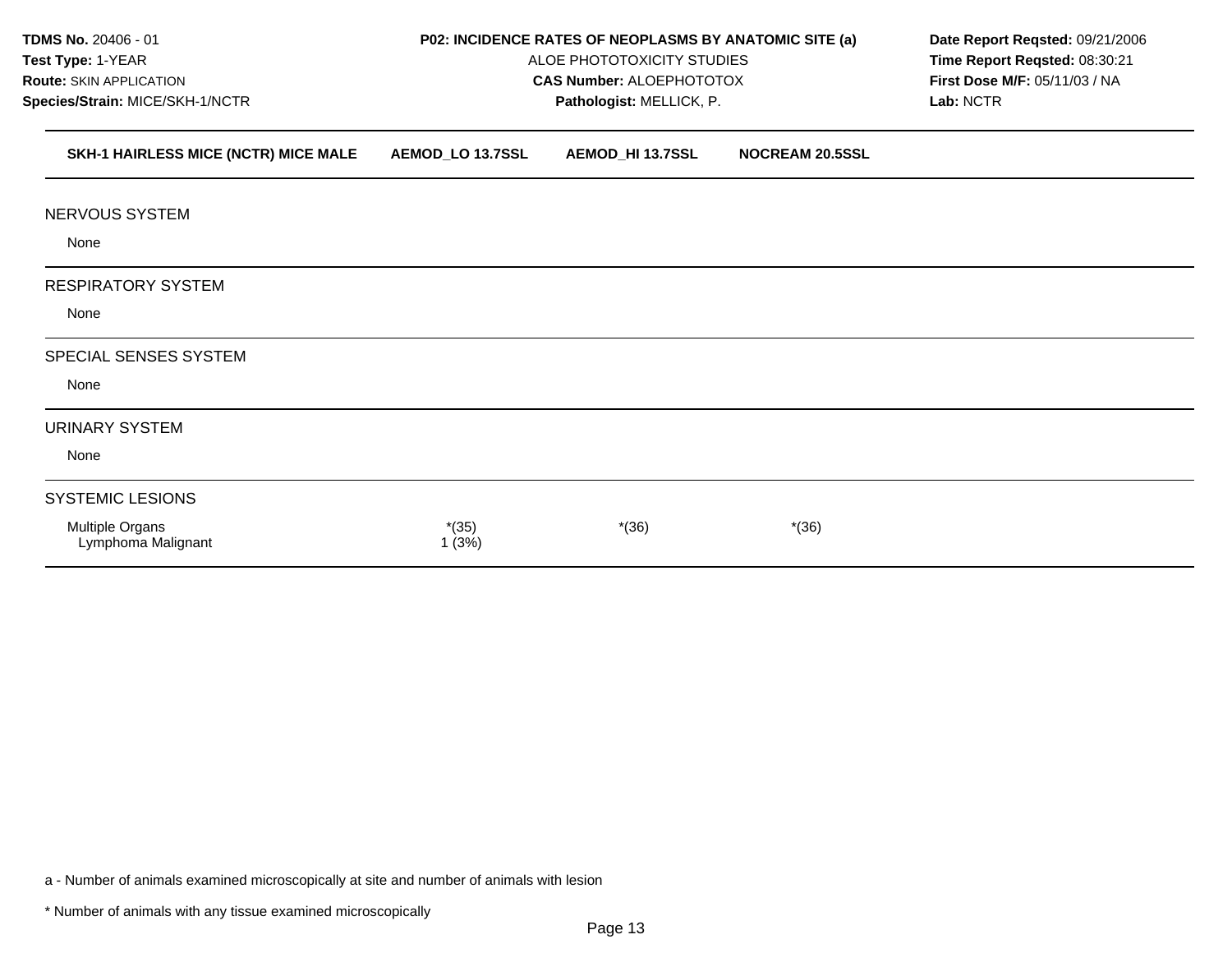| TDMS No. 20406 - 01<br>Test Type: 1-YEAR<br>Route: SKIN APPLICATION<br>Species/Strain: MICE/SKH-1/NCTR<br>SKH-1 HAIRLESS MICE (NCTR) MICE MALE<br><b>Tumor Summary for Males</b><br><b>Total Animals with Primary Neoplasms (b)</b><br><b>Total Primary Neoplasms</b><br><b>Total Animals with Benign Neoplasms</b><br><b>Total Benign Neoplasms</b> |                          | P02: INCIDENCE RATES OF NEOPLASMS BY ANATOMIC SITE (a)        | Date Report Reqsted: 09/21/2006<br>Time Report Reqsted: 08:30:21<br>First Dose M/F: 05/11/03 / NA |                                  |                                  |
|------------------------------------------------------------------------------------------------------------------------------------------------------------------------------------------------------------------------------------------------------------------------------------------------------------------------------------------------------|--------------------------|---------------------------------------------------------------|---------------------------------------------------------------------------------------------------|----------------------------------|----------------------------------|
|                                                                                                                                                                                                                                                                                                                                                      |                          | ALOE PHOTOTOXICITY STUDIES<br><b>CAS Number: ALOEPHOTOTOX</b> |                                                                                                   |                                  |                                  |
|                                                                                                                                                                                                                                                                                                                                                      | Pathologist: MELLICK, P. |                                                               |                                                                                                   | Lab: NCTR                        |                                  |
|                                                                                                                                                                                                                                                                                                                                                      | <b>NOCREAM NO_SSL</b>    | <b>VEHICLE NO_SSL</b>                                         | ALOGEL6% NO_SSL                                                                                   | <b>WHLEAF6%</b><br><b>NO_SSL</b> | <b>CHARCL6%</b><br><b>NO_SSL</b> |
|                                                                                                                                                                                                                                                                                                                                                      |                          |                                                               |                                                                                                   |                                  |                                  |
|                                                                                                                                                                                                                                                                                                                                                      |                          |                                                               |                                                                                                   |                                  |                                  |
|                                                                                                                                                                                                                                                                                                                                                      |                          |                                                               |                                                                                                   |                                  |                                  |
|                                                                                                                                                                                                                                                                                                                                                      |                          |                                                               |                                                                                                   |                                  |                                  |
|                                                                                                                                                                                                                                                                                                                                                      |                          |                                                               |                                                                                                   |                                  |                                  |
| <b>Total Animals with Malignant Neoplasms</b>                                                                                                                                                                                                                                                                                                        |                          |                                                               |                                                                                                   |                                  |                                  |
| <b>Total Malignant Neoplasms</b>                                                                                                                                                                                                                                                                                                                     |                          |                                                               |                                                                                                   |                                  |                                  |
| <b>Total Animals with Metastatic Neoplasms</b>                                                                                                                                                                                                                                                                                                       |                          |                                                               |                                                                                                   |                                  |                                  |
| <b>Total Metastatic Neoplasms</b>                                                                                                                                                                                                                                                                                                                    |                          |                                                               |                                                                                                   |                                  |                                  |
| <b>Total Animals with Malignant Neoplasms</b><br><b>Uncertain Primary Site</b>                                                                                                                                                                                                                                                                       |                          |                                                               |                                                                                                   |                                  |                                  |
| <b>Total Animals with Neoplasms</b><br><b>Uncertain-Benign or Malignant</b>                                                                                                                                                                                                                                                                          |                          |                                                               |                                                                                                   |                                  |                                  |
| <b>Total Uncertain Neoplasms</b>                                                                                                                                                                                                                                                                                                                     |                          |                                                               |                                                                                                   |                                  |                                  |

b - Primary tumors: all tumors except metastatic tumors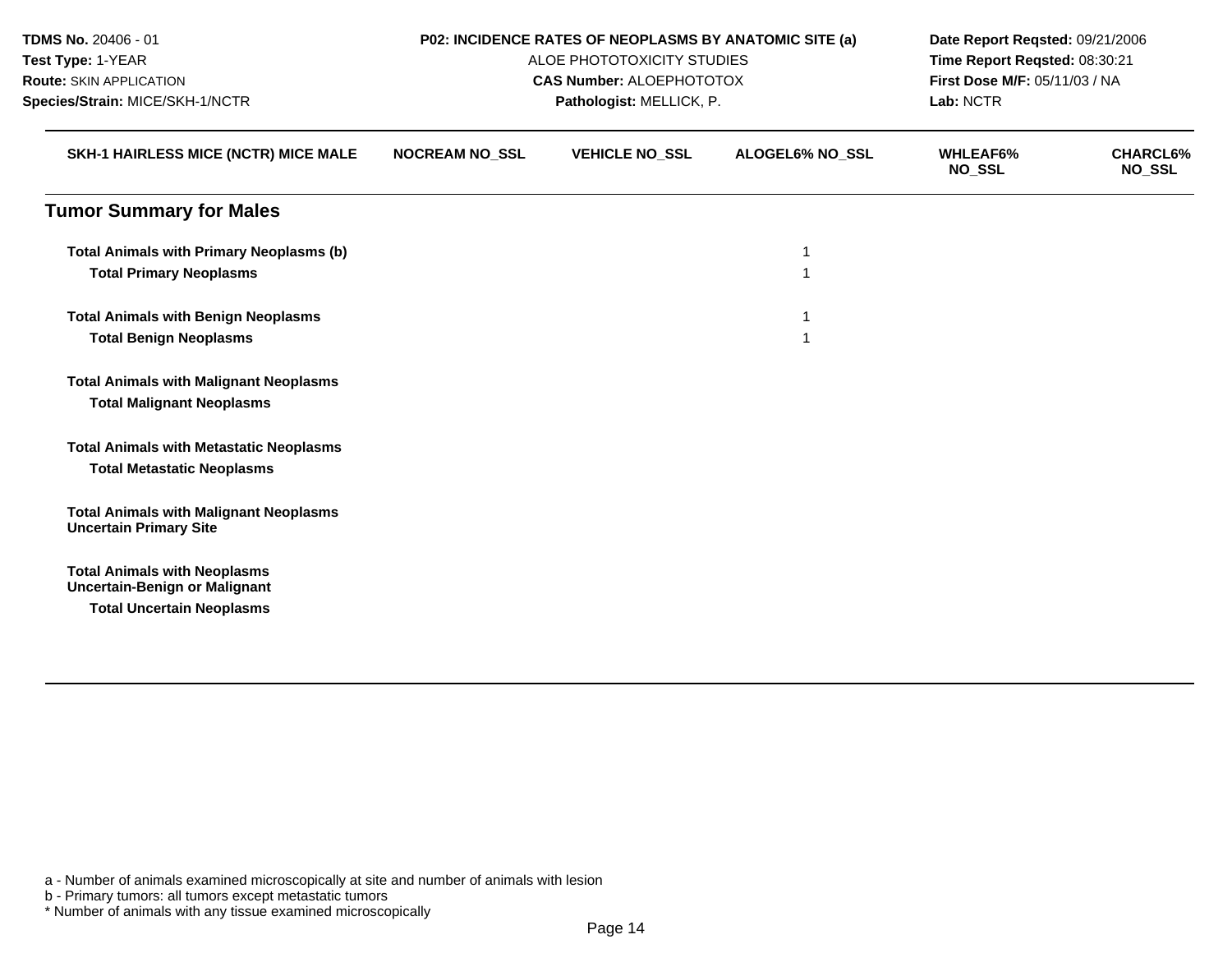| TDMS No. 20406 - 01<br>Test Type: 1-YEAR<br><b>Route: SKIN APPLICATION</b>                                      | P02: INCIDENCE RATES OF NEOPLASMS BY ANATOMIC SITE (a)<br>ALOE PHOTOTOXICITY STUDIES<br><b>CAS Number: ALOEPHOTOTOX</b><br>Pathologist: MELLICK, P. |                        |                        | Date Report Reqsted: 09/21/2006<br>Time Report Reqsted: 08:30:21<br>First Dose M/F: 05/11/03 / NA |                  |  |
|-----------------------------------------------------------------------------------------------------------------|-----------------------------------------------------------------------------------------------------------------------------------------------------|------------------------|------------------------|---------------------------------------------------------------------------------------------------|------------------|--|
| Species/Strain: MICE/SKH-1/NCTR<br>SKH-1 HAIRLESS MICE (NCTR) MICE MALE                                         |                                                                                                                                                     |                        |                        | Lab: NCTR                                                                                         |                  |  |
|                                                                                                                 | <b>AEMOD_HI NO_SSL</b>                                                                                                                              | <b>NOCREAM 6.85SSL</b> | <b>NOCREAM 13.7SSL</b> | <b>VEHICLE 13.7SSL</b>                                                                            | ALOGEL3% 13.7SSL |  |
| <b>Tumor Summary for Males</b>                                                                                  |                                                                                                                                                     |                        |                        |                                                                                                   |                  |  |
| <b>Total Animals with Primary Neoplasms (b)</b>                                                                 |                                                                                                                                                     | 10                     | 36                     | 31                                                                                                | 31               |  |
| <b>Total Primary Neoplasms</b>                                                                                  |                                                                                                                                                     | 15                     | 73                     | 57                                                                                                | 65               |  |
| <b>Total Animals with Benign Neoplasms</b>                                                                      |                                                                                                                                                     | 5                      | 22                     | 16                                                                                                | 19               |  |
| <b>Total Benign Neoplasms</b>                                                                                   |                                                                                                                                                     | $\overline{7}$         | 22                     | 16                                                                                                | 19               |  |
| <b>Total Animals with Malignant Neoplasms</b>                                                                   |                                                                                                                                                     | 8                      | 36                     | 30                                                                                                | 31               |  |
| <b>Total Malignant Neoplasms</b>                                                                                |                                                                                                                                                     | 8                      | 51                     | 41                                                                                                | 46               |  |
| <b>Total Animals with Metastatic Neoplasms</b>                                                                  |                                                                                                                                                     |                        |                        |                                                                                                   |                  |  |
| <b>Total Metastatic Neoplasms</b>                                                                               |                                                                                                                                                     |                        |                        |                                                                                                   |                  |  |
| <b>Total Animals with Malignant Neoplasms</b><br><b>Uncertain Primary Site</b>                                  |                                                                                                                                                     |                        |                        |                                                                                                   |                  |  |
| <b>Total Animals with Neoplasms</b><br><b>Uncertain-Benign or Malignant</b><br><b>Total Uncertain Neoplasms</b> |                                                                                                                                                     |                        |                        |                                                                                                   |                  |  |
|                                                                                                                 |                                                                                                                                                     |                        |                        |                                                                                                   |                  |  |

b - Primary tumors: all tumors except metastatic tumors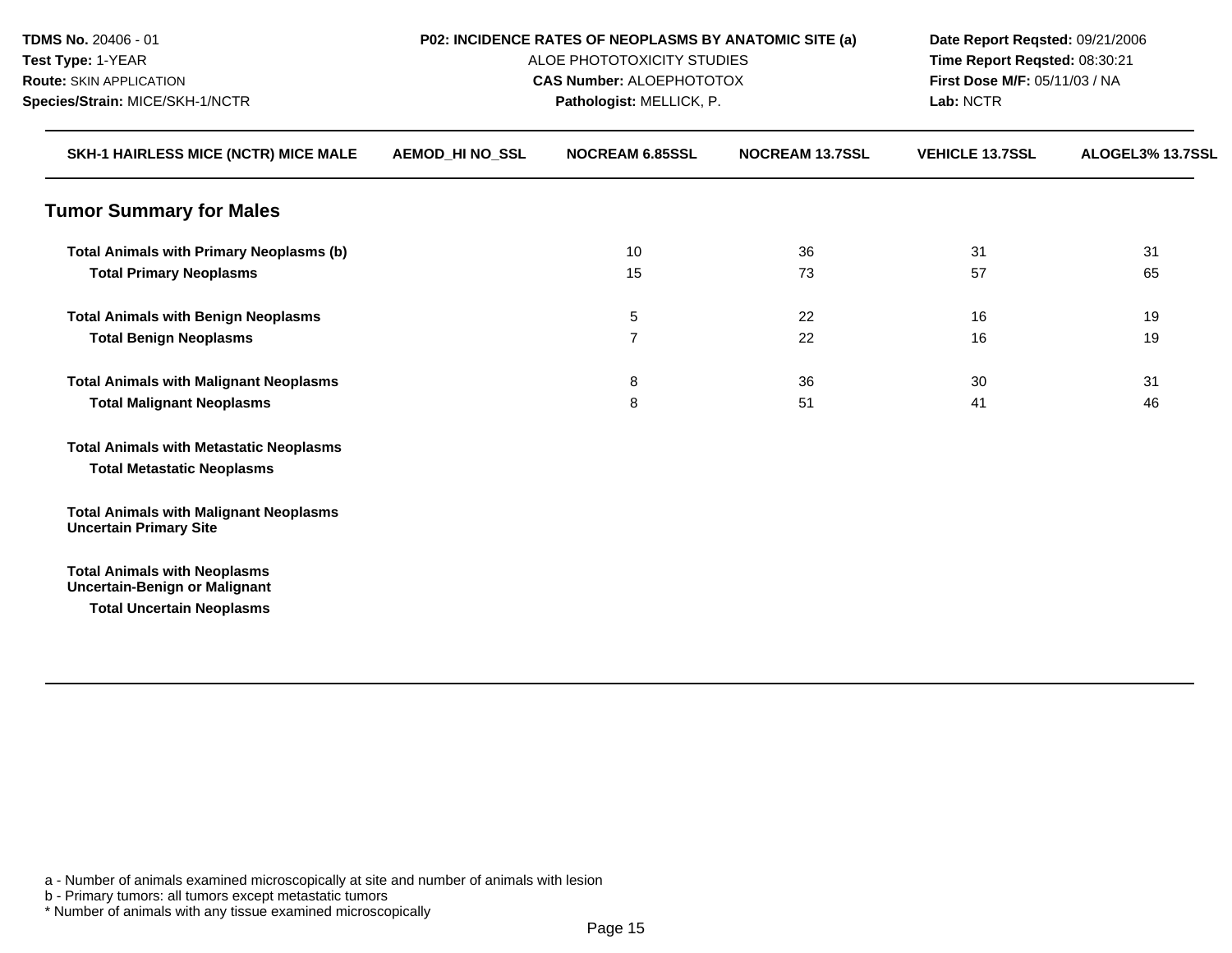| TDMS No. 20406 - 01                                                                                             | P02: INCIDENCE RATES OF NEOPLASMS BY ANATOMIC SITE (a)<br>ALOE PHOTOTOXICITY STUDIES<br><b>CAS Number: ALOEPHOTOTOX</b><br>Pathologist: MELLICK, P. |                         |                         | Date Report Reqsted: 09/21/2006<br>Time Report Reqsted: 08:30:21<br>First Dose M/F: 05/11/03 / NA |                  |  |
|-----------------------------------------------------------------------------------------------------------------|-----------------------------------------------------------------------------------------------------------------------------------------------------|-------------------------|-------------------------|---------------------------------------------------------------------------------------------------|------------------|--|
| Test Type: 1-YEAR                                                                                               |                                                                                                                                                     |                         |                         |                                                                                                   |                  |  |
| <b>Route: SKIN APPLICATION</b><br>Species/Strain: MICE/SKH-1/NCTR<br>SKH-1 HAIRLESS MICE (NCTR) MICE MALE       |                                                                                                                                                     |                         |                         |                                                                                                   |                  |  |
|                                                                                                                 |                                                                                                                                                     |                         |                         | Lab: NCTR                                                                                         |                  |  |
|                                                                                                                 | ALOGEL6% 13.7SSL                                                                                                                                    | <b>WHLEAF3% 13.7SSL</b> | <b>WHLEAF6% 13.7SSL</b> | CHARCL3% 13.7SSL                                                                                  | CHARCL6% 13.7SSL |  |
| <b>Tumor Summary for Males</b>                                                                                  |                                                                                                                                                     |                         |                         |                                                                                                   |                  |  |
| <b>Total Animals with Primary Neoplasms (b)</b>                                                                 | 36                                                                                                                                                  | 32                      | 33                      | 33                                                                                                | 32               |  |
| <b>Total Primary Neoplasms</b>                                                                                  | 74                                                                                                                                                  | 66                      | 71                      | 63                                                                                                | 68               |  |
| <b>Total Animals with Benign Neoplasms</b>                                                                      | 25                                                                                                                                                  | 20                      | 27                      | 19                                                                                                | 20               |  |
| <b>Total Benign Neoplasms</b>                                                                                   | 25                                                                                                                                                  | 20                      | 27                      | 19                                                                                                | 21               |  |
| <b>Total Animals with Malignant Neoplasms</b>                                                                   | 34                                                                                                                                                  | 32                      | 33                      | 31                                                                                                | 30               |  |
| <b>Total Malignant Neoplasms</b>                                                                                | 49                                                                                                                                                  | 46                      | 44                      | 44                                                                                                | 47               |  |
| <b>Total Animals with Metastatic Neoplasms</b><br><b>Total Metastatic Neoplasms</b>                             |                                                                                                                                                     |                         |                         |                                                                                                   |                  |  |
| <b>Total Animals with Malignant Neoplasms</b><br><b>Uncertain Primary Site</b>                                  |                                                                                                                                                     |                         |                         |                                                                                                   |                  |  |
| <b>Total Animals with Neoplasms</b><br><b>Uncertain-Benign or Malignant</b><br><b>Total Uncertain Neoplasms</b> |                                                                                                                                                     |                         |                         |                                                                                                   |                  |  |

b - Primary tumors: all tumors except metastatic tumors